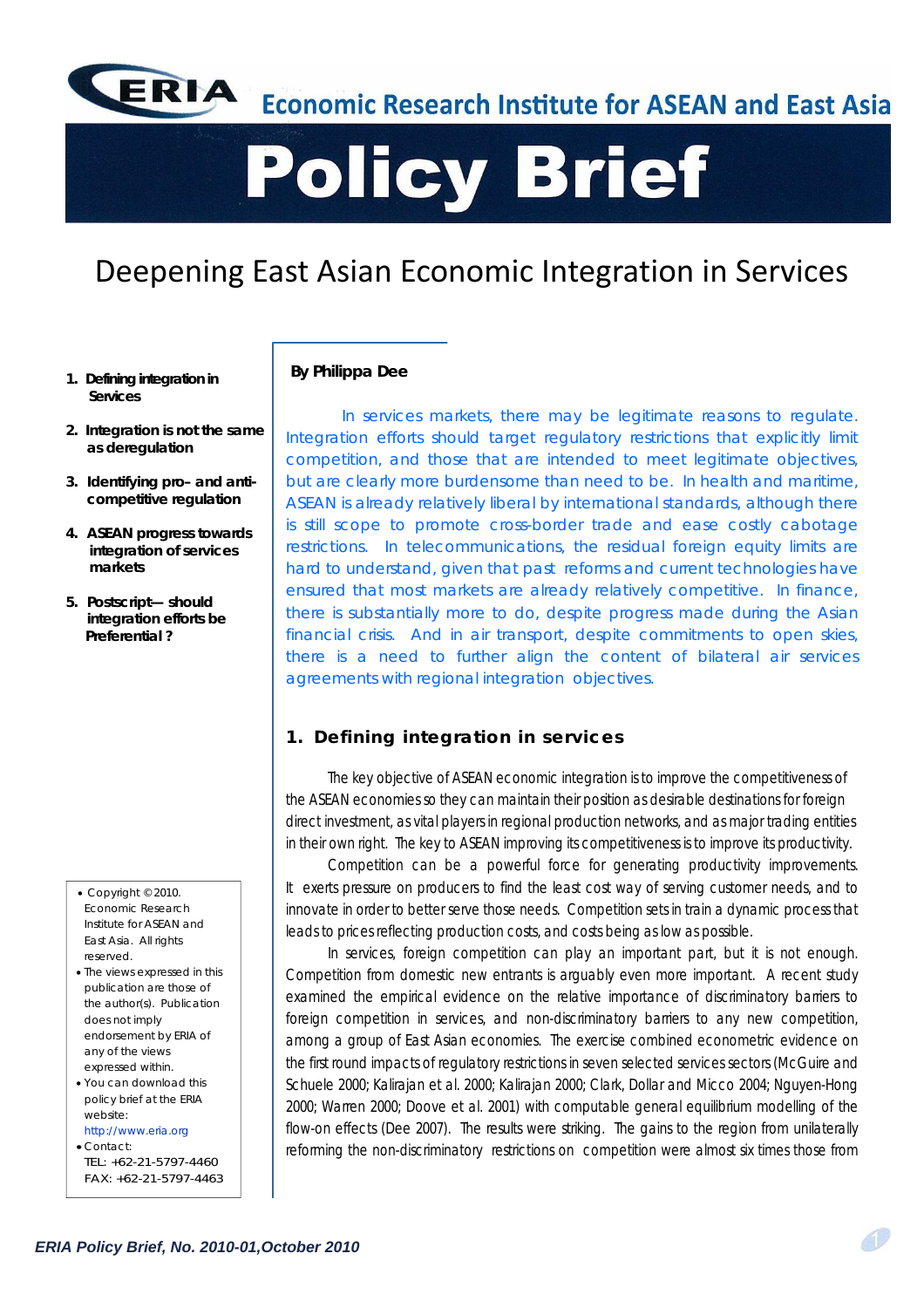forming an East Asian preferential trade area, and three times those from a successful Doha Round.

## **2. Integration is not the same as deregulation**

In many services sectors, there are legitimate reasons for domestic regulation. For example, prudential regulation is required in banking and insurance markets to guard against systemic instability of the financial system. Transport industries are regulated to ensure passenger safety. Access regimes in telecommunications are intended to avoid the inefficient duplication of infrastructure components that have 'natural monopoly' characteristics. And health markets are regulated to ensure quality and equitable access.

 Attempts to promote market integration in services need to recognise the right of individual governments to regulate to meet these legitimate objectives. Integration efforts should first target restrictions that explicitly limit competition in various ways. They should also target regulations that are intended to meet legitimate objectives, but are more burdensome than they need to be to meet those objectives.

 Sometimes it can be very difficult to define what is 'more burdensome than necessary', especially since governments at different levels of development often make different judgements about which legitimate objectives to pursue, and how hard to pursue them. So typically, market integration efforts in services focus first on regulations that are primarily designed to restrict competition.

### **3. Identifying pro and anti- competitive regulation**

 In some services, it is reasonable easy to separate those regulations that restrict competition from those designed to achieve legitimate objectives.

 In banking and insurance, the instruments commonly used for prudential purposes include minimum capital requirements, capital adequacy ratios, liquidity reserve ratios, possible coverage by an insolvency guarantee or deposit insurance scheme, and transparency measures. The instruments commonly used to restrict competition include licensing restrictions on the entry of new domestic or foreign banks, equity limits that prescribe minimum domestic or government involvement, and operating restrictions limiting the nature and scope of bank operations.

 In most cases, banking and insurance services can be liberalized without jeopardizing prudential objectives, which are achieved using other means. Of course, there is still a sequencing issue — it would be unwise to open financial markets without adequate prudential regulation and without adequate regulatory capacity to design and enforce it.

Similarly in telecommunications, there is a relatively clear-cut distinction between regulatory instruments designed to prevent the abuse of 'natural monopoly' power, and restrictions on competition. The WTO Reference Paper on Telecommunications outlines the key elements of a pro-competitive regime. These include arrangements to ensure that competitors can get access to those components of the incumbent's network that have natural monopoly characteristics, and regulations to ensure interconnectivity and number portability. Restrictions that unduly impede competition include limited or heavily prescriptive licenses, equity limits, and failure to adopt a pro-competitive regulatory regime of the type just described.

 In international air transport, bilateral air services agreements cover legitimate matters such as aviation security, incident investigation, immigration and control of travel documents. But they often contain other, anti-competitive elements, such as limits on the number of airlines flying between countries, the ownership structure of those airlines, their capacity and pricing, and whether they can provide domestic as well as international services in the two countries. Open skies agreements are designed to liberalise at least some of these anti-competitive elements.

 Maritime services are similar to aviation services in that there is scope for legitimate regulation to ensure safety. But anti-competitive regulation is also common. In particular, cabotage restrictions may require that shipping services between domestic ports in a country be carried out by ships that are domestically owned, operated, built, and/or crewed. These regulations have been shown to be costly, particularly to developing countries (Kang 2000).

 In health services, the distinction between instruments used to achieve quality and access objectives and those deemed to be anti-competitive is less clear-cut. Entry may be restricted to ensure that low-quality providers do not enter the market. Or entry may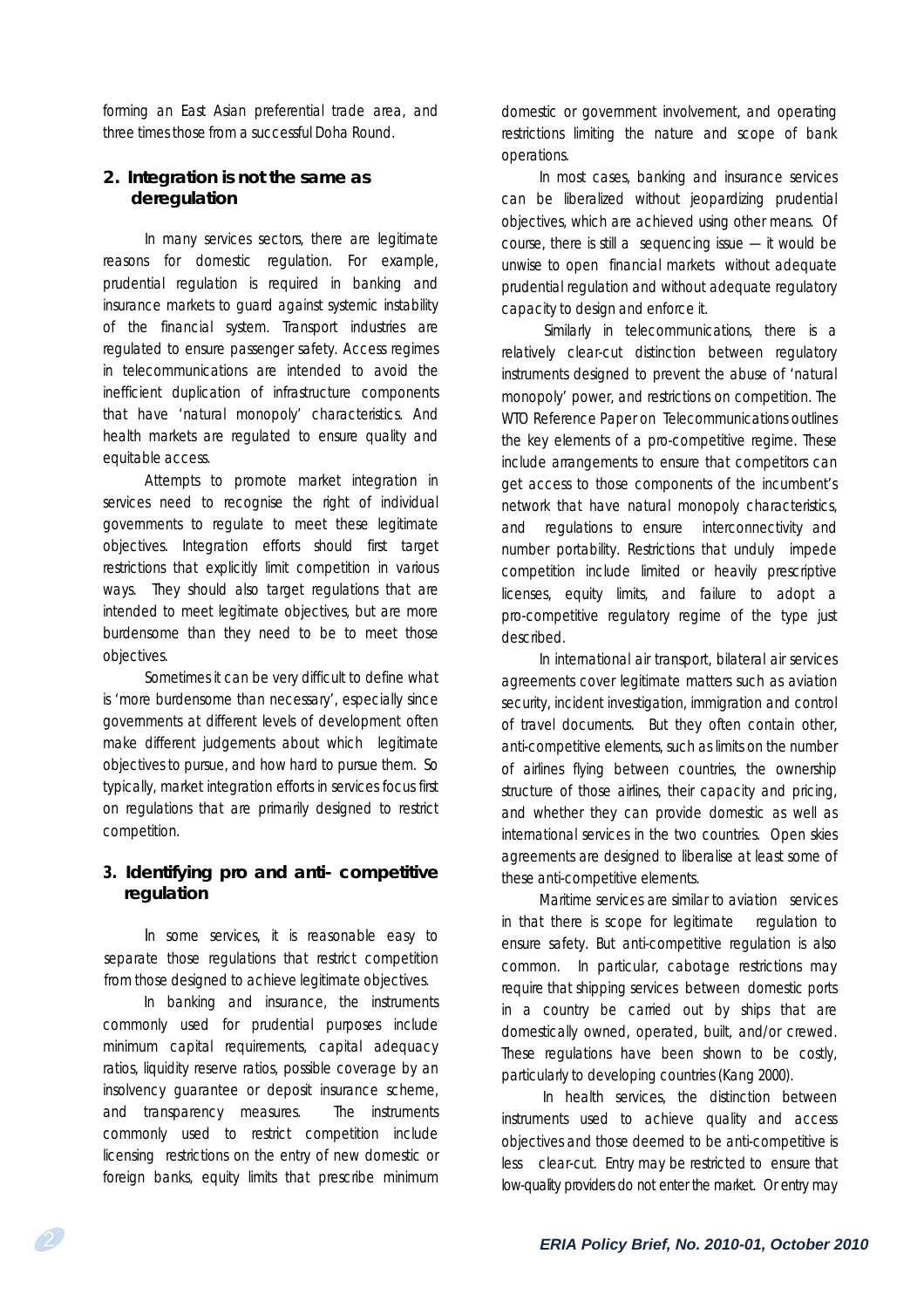be restricted to protect incumbent service providers. Similarly, access to subsidies may be limited because governments cannot afford to subsidize everybody. Or access to subsidies may be limited in order to disadvantage new entrants.

 Achieving quality objectives in health will inevitably mean that there are barriers to the entry and operation of at least some providers. However, a well-designed quality control framework will ensure that the providers who are locked out are the genuinely low-quality ones. The framework can afford to be relatively neutral in its treatment of domestic and foreign providers, or incumbents and new entrants. Similarly, governments should be neutral in providing subsidies to incumbents and new entrants, even if they are not neutral in their treatment of domestic and foreign customers.

In other professional services markets, such as for accounting services, the problem of quality assurance is largely dealt with after the event, via mechanisms such as professional indemnity insurance. These ex post controls on quality are reasonably easy to distinguish from barriers to entry. Thus the targets/instruments problem does not extend to all professional services.

### **4. ASEAN progress towards integration of services markets**

The extent of integration in ASEAN services markets has been assessed for medical, health and financial services (Dee 2009), maritime, air transport and telecommunications (Dee 2010).

 In **health and medical services**, the ASEAN region is already relatively liberal (see also Arunanondchai and Fink 2007). In part, this is because ASEAN has centres of excellence in medical and healthcare. Some ASEAN countries have also bound relatively liberal regimes as part of their WTO accession. And many ASEAN countries cannot yet afford the expensive universal healthcare subsidies available in the developed world, and so have not instituted the restrictions on access to subsidies that can also restrain trade.

 To facilitate further progress in liberalizing health and medical services, the ASEAN countries need to work together to establish satisfactory regimes for regulating and enforcing *minimum acceptable* quality standards, both for individual professionals and for healthcare institutions. This will be a key prerequisite to dismantling the regulatory and other restrictions that, while having a possible rationale in quality assurance, are either more discriminatory or more burdensome

that required.

 **Finance**, along with telecommunications, is an area where services trade liberalization has progressed most rapidly. For example, these were the two services areas where substantial agreement was reached in the WTO at the conclusion of the Uruguay Round. In other parts of the world, liberalization of financial services has continued since.

 In ASEAN, the situation has been at least partly one of stasis, if not backsliding. Ironically, this can be attributed in part to the Asian financial crisis. In the wake of the crisis, many ASEAN countries undertook significant reform of their prudential regulation, and some loosened restrictions on foreign ownership on a most-favoured nation basis, albeit sometimes only temporarily. Even in trade circles, this created an impression that 'everything that needs to be done, has been done'. Yet in banking in particular, a majority of ASEAN countries have yet to reach the ASEAN Economic Community Blueprint targets for foreign equity limits. And barriers to trade extend far beyond these limits, as the Blueprint itself recognizes.

 In **air services**, only one ASEAN country meets the Blueprint target of allowing at least 70 per cent foreign ownership in domestically established air services companies by 2010. However, effective liberalization of trade in air services not only requires the reform of investment laws, it also requires the reform of withholding clauses in air services agreements so that at minimum, they allow substantial ownership by an *ASEAN community of interests*, rather than substantial *domestic* ownership. ASEAN members should be working towards further reform of their air services agreements, and should be demanding much greater transparency of their provisions.

 Most ASEAN countries have taken a relatively liberal approach to many aspects of **maritime**  regulation. But few have stated that they grant exemptions from cabotage restrictions. ASEAN members should be looking to expand the scope of these exemptions, given how costly cabotage restrictions have been shown to be for developing countries. No ASEAN country meets the Blueprint target of allowing at least 51 per cent foreign ownership by 2010 in all maritime services. However, some countries meet it for some services.

 Only two ASEAN countries currently meet the Blueprint's foreign equity targets in all